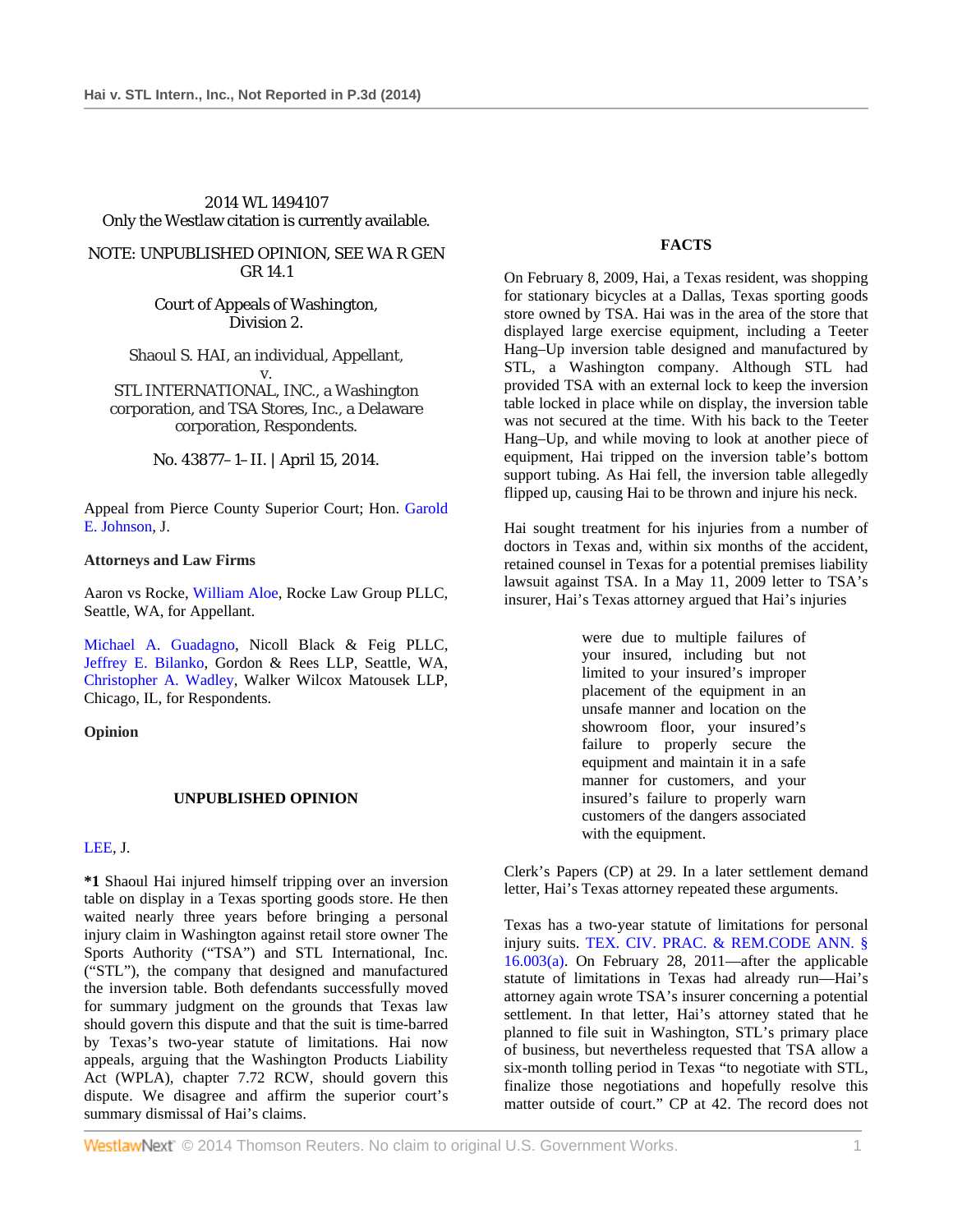reflect how TSA responded to this letter. In December 2011, nearly three years after the accident, Hai filed suit in Washington.

**\*2** Hai's complaint against STL and TSA alleged several theories of liability. Hai alleged that STL was liable under the WPLA because the inversion table he tripped over was either (1) defectively, manufactured or constructed by STL, (2) defectively designed by STL, or (3) lacked sufficient warnings alerting consumers to the danger of walking near the product. Hai alleged that TSA was liable as a negligent product seller under the WPLA because it positioned "the product in such a way that a consumer might trip on it." CP at 302. He also separately alleged that TSA was liable under common law negligence for providing unsafe premises in its Texas store.

Both TSA and STL moved for summary judgment arguing that Texas law should govern this case and that Texas's two-year statute of limitations barred Hai's suit. In opposition to the motions, Hai produced a declaration from Jef Nelson, a Washington fitness instructor and gym owner. In his declaration, Nelson opined on the inadequacies of TSA and STL's safety procedures, the engineering of the Teeter Hang–Up, and the architecture and design of TSA's stores. Hai provided no other expert declarations in opposition to summary judgment.

On July 27, 2012, the superior court heard argument on the summary judgment motion, applied Texas's statute of limitations and dismissed the suit as time-barred. Hai appeals.

# **ANALYSIS**

Hai argues that the WPLA should govern this dispute and that the superior court erred in granting summary judgment to TSA and STL based on Texas's two-year statute of limitations. Because the contacts in this case favor application of Washington law, and policy considerations and caselaw do not dictate a different result, we disagree.

### **A. STANDARD OF REVIEW**

Hai appeals from the trial court's summary judgment order dismissing his products liability claim as time-barred under Texas law. "In review of summary judgment, this court engages in the same inquiry as the trial court." *Rice v. Dow Chem. Co.,* 124 Wn.2d 205, 208, 875 P.2d 1213 (1994). We resolve all factual disputes and

reasonable inferences in favor of the nonmoving party. *Our Lady of Lourdes Hosp. v. Franklin County,* 120 Wn.2d 439, 452, 842 P.2d 956 (1993). "[I]ssues of law are not resolved in either party's favor, but are reviewed de novo." *Rice,* 124 Wn.2d at 208. In addition, we review choice of law questions de novo. *Erwin v. Cotter Health Ctrs.,* 161 Wn.2d 676, 690–91, 167 P .3d 1112 (2007).

### **B. CHOICE OF LAW**

Hai argues that because STL "failed to design a locking mechanism on the inversion table, the most significant contacts in this suit occurred in Washington" and this court should apply Washington law to his WPLA claim against STL and TSA. Br. of Appellant at 1. Because the *only* significant contact to Washington in this case involves STL's corporate headquarters and none of the contacts involving TSA's negligence as a product seller under the WPLA favor application of Washington law,<sup>1</sup> we disagree. Accordingly, we affirm the superior court's dismissal of Hai's products liability claim as time-barred under Texas's statute of limitations.

**\*3** As a general matter, Washington courts analyze choice of law questions in a three-step process. First, "[a]n actual conflict between the law of Washington and the law of another state must be shown to exist, before Washington courts will engage in a conflict of law analysis." *Burnside v. Simpson Paper Co.,* 123 Wn.2d 93, 103, 864 P.2d 937 (1994). If such a conflict exists, we then apply the " 'most significant relationship' test, set forth in the *Restatement (Second) of Conflict of Laws* § 145 (1971)," adopted by the Washington Supreme Court in *Johnson v. Spider Staging Corp.,* 87 Wn.2d 577, 580, 555 P.2d 997 (1976). *Martin v. Goodyear Tire & Rubber Co.,* 114 Wn.App. 823, 829, 61 P.3d 1196, *review denied,* 149 Wn.2d 1033 (2003). As discussed more fully below, "[u]nder this approach, the rights and liabilities of the parties are determined by the local law of the state which, with respect to that issue, has the most significant relationship to the occurrence and the parties." *Zenaida–Garcia v. Recovery Sys. Tech ., Inc.,* 128 Wn.App. 256, 260, 115 P.3d 1017 (2005), *review denied,* 156 Wn.2d 1026 (2006). Finally, *if the contacts are evenly balanced,* the last step of the analysis "involves an evaluation of the interests and public policies of the concerned states to determine which state has the greater interest in determination of the particular issue." *Zenaida–Garcia,* 128 Wn.App. at 260–61.

**1. Actual Conflict**  A number of actual conflicts between Washington and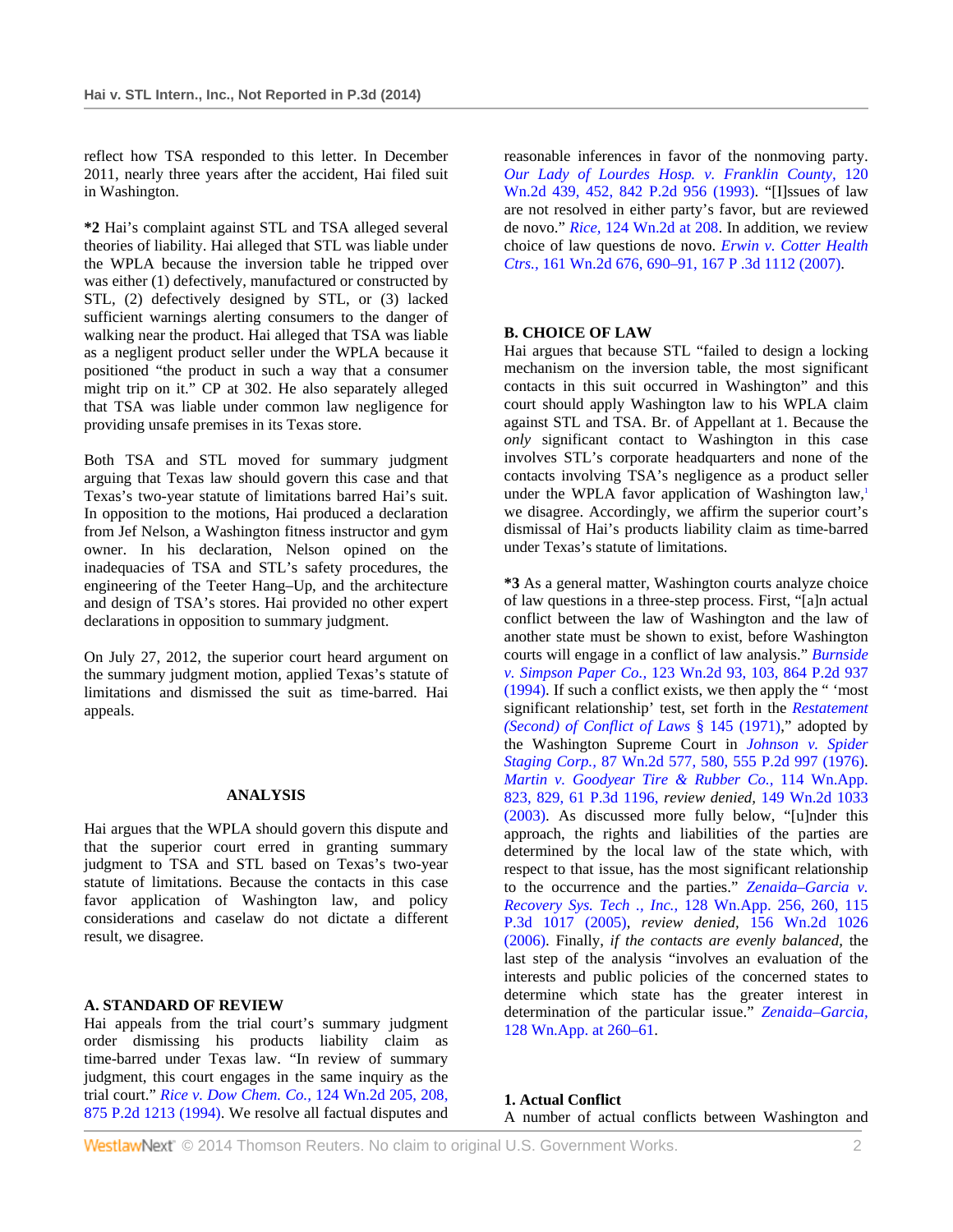Texas law are present under the circumstances of this case, apart from the obvious differences between the two states' statutes of limitations for personal injury suits. This is important because "variations in limitation periods are not subject to conflict of laws methodology." *Rice,* 124 Wn.2d at 210. Washington adopted the "Uniform Conflict of Laws—Limitations Act" (Act) in 1983. Under this Act, RCW 4.18.020 directs that courts first determine which state's substantive law applies before determining which state's statute of limitation applies. Then, "[a]fter the forum chooses the substantive law of another state, then that state's limitation period will apply." *Rice,* 124 Wn.2d at 210.

First, in Washington, the WPLA, chapter 7.72 RCW, is the exclusive remedy for product liability claims and preempts traditional common law remedies for product-related harms. *Wash. State Physicians Ins. Exch. & Ass'n v. Fisons Corp.,* 122 Wn.2d 299, 322–23, 858 P.2d 1054 (1993); *Wash. Water Power Co. v. Graybar Elec. Co.,* 112 Wn.2d 847, 853, 774 P.2d 1199, 779 P.2d 697 (1989). In contrast, under the Texas Products Liability Act, Texas Civil Practice & Remedies Code Ann. § 82, a claimant may bring a personal injury claim under several legal theories, including strict products liability. *Hyundai Motor Co. v. Rodriguez ex rel. Rodriguez,* 995 S.W.2d 661, 664 (Tex.1999).

Second, under Washington law, a plaintiff need not prove the availability of an alternative, safe design to recover under a design defect theory but may "establish that a product is unreasonably dangerous by means of factors other than the existence of alternative design." *Connor v. Skagit Corp.,* 99 Wn.2d 709, 715, 664 P.2d 1208 (1983). Texas law, by contrast, requires a plaintiff in a design defect products liability action to prove by a preponderance of the evidence that there is a "safer alternative design" that "would have prevented or significantly reduced the risk of the claimant's personal injury ... without substantially impairing the product's utility" and that such a design "was economically and technologically feasible at the time the product left the control of the manufacturer or seller by the application of existing or reasonably achievable scientific knowledge." TEX. CIV. PRAC. & REM.CODE ANN. § 82.005(a)(1), (b).

**\*4** Third, Washington has abolished joint and several liability in cases where the plaintiff's own negligence has contributed to his or her injuries. RCW 4.22.070(1). In Texas, by contrast, a defendant is jointly and severally liable any time its share of responsibility for a plaintiff's injuries is greater than 50 percent. TEX. CIV. PRAC. & REM.CODE ANN.  $\S$  33.013(a)(1). Here, there is

evidence that Hai may have been injured, in part, due to his own negligence.

Fourth, and of special importance given the facts of this case, Washington applies a "pure" comparative fault approach to negligence actions, meaning that a plaintiff's contributory negligence, no matter how great, does not bar recovery. RCW 4.22.005. Instead, "any contributory fault chargeable to the claimant diminishes proportionately the amount awarded as compensatory damages for an injury attributable to the claimant's contributory fault." RCW 4.22.005. Texas, by contrast, applies a "modified" comparative fault approach to negligence actions meaning that a plaintiff is barred from recovering damages if his or her percentage of fault is greater than 50 percent. TEX. CIV. PRAC. & REM.CODE ANN. § 33.001. Accordingly, if a Washington jury was to find that Hai was 70 percent at fault for his own injuries due to his carelessness while shopping, he could recover 30 percent of any damage award. Under Texas law, though, if a jury found that Hai was greater than 50 percent at fault for his injuries, he would recover nothing.

Actual and substantial differences exist between the laws of Washington and Texas governing products liability claims. Accordingly, it is appropriate for us to conduct a choice of law inquiry.

# **2. Contacts**

After determining that an actual conflict of laws exists, we must determine which state has the most significant contacts with the parties and the issues in the case. *Johnson,* 87 Wn.2d at 580–81. In *Johnson,* the Washington Supreme Court adopted the approach set forth in the *Restatement (Second) of Conflict of Laws* § 145. 87 Wn.2d at 580–81. The *Restatement* states:

(1) The rights and liabilities of the parties with respect to an issue in tort are determined by the local law of the state which, with respect to that issue, has the most significant relationship to the occurrence and the parties....

(2) Contacts to be taken into account ... to determine the law applicable to an issue include:

(a) the place where the injury occurred,

(b) the place where the conduct causing the injury occurred,

(c) the domicile, residence, nationality, place of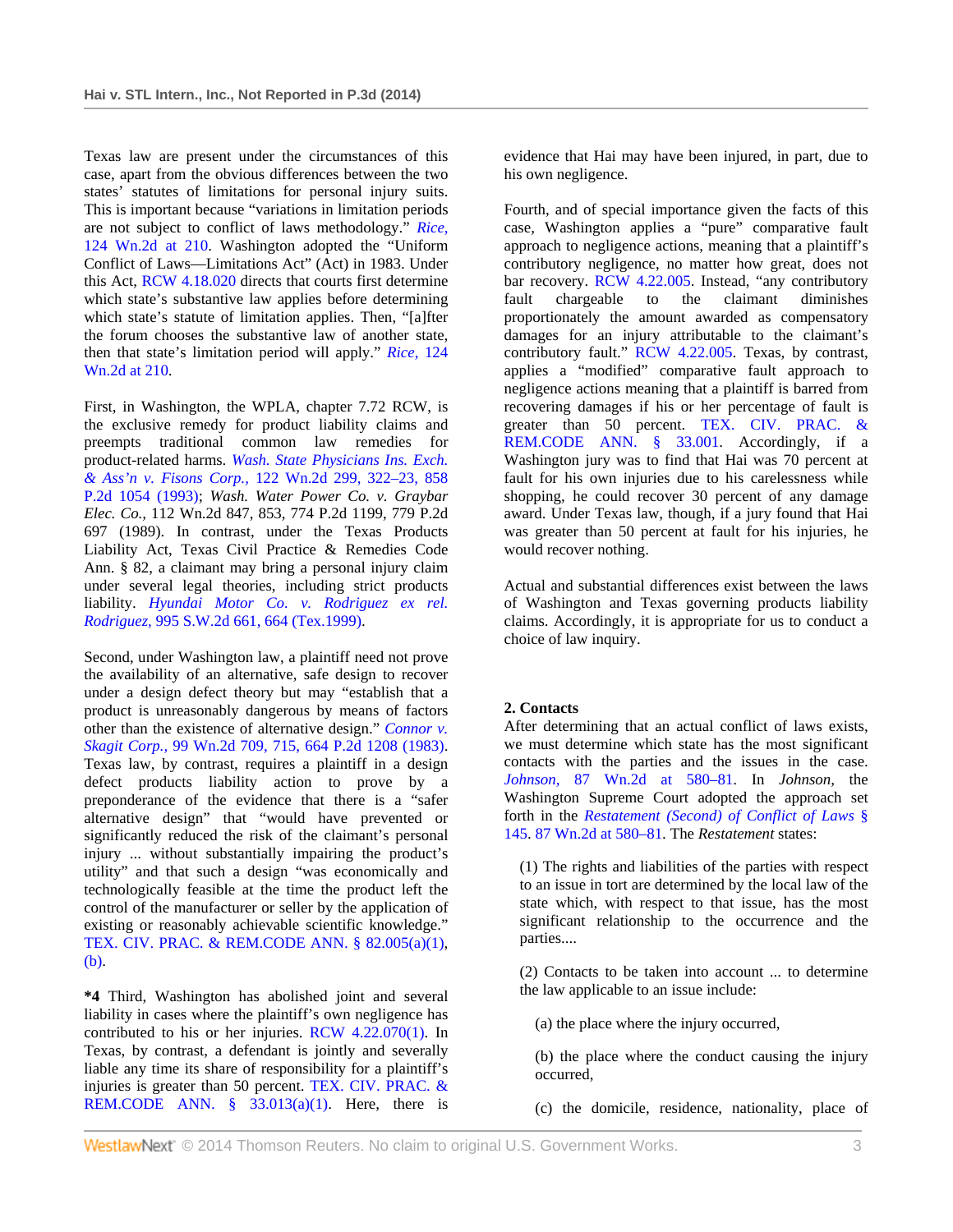incorporation and place of business of the parties, and

(d) the place where the relationship, if any, between the parties is centered.

These contacts are to be evaluated according to their relative importance with respect to the particular issue.

RESTATEMENT § 145. Under this approach, the court "is not merely to count contacts, but rather to consider which contacts are most significant and to determine where these contacts are found." *Johnson,* 87 Wn.2d at 581.

**\*5** For personal injury actions, courts generally consider the place where the injury occurred as the most significant contact. *See, e .g., Rice,* 124 Wn.2d at 215 ("where the negligent act (for example, negligent manufacturing) took place out of state, but the product arrived in Washington and caused personal injury here, it follows that the place of the tort is Washington"). Thus, in a number of cases involving personal injury, Washington courts have adopted the reasoning in the *Restatement* § 146, which states, "In an action for a personal injury, the local law of the state where the injury occurred determines the rights and liabilities of the parties, unless, with respect to the particular issue, some other state has a more significant relationship." *See, e.g., Williams v. Leone & Keeble, Inc.,* 170 Wn.App. 696, 707, 285 P.3d 906 (2012), *review denied,* 176 Wn.2d 1030 (2013). Here, Hai's injury occurred in Texas, and this significant contact clearly favors application of Texas law to this dispute.

Hai argues that the second factor, the place where the conduct causing the injury occurred, weighs heavily in his favor. This assertion, however, is not supported by the record. As a preliminary matter, this argument ignores the negligent product seller component of Hai's products liability claim. Under that portion of the claim, Hai alleged that TSA created unsafe premises in its Texas store, failed to adequately warn consumers of the dangers of the product on display, and failed to secure the Teeter Hang–Up with the external lock provided by STL. All of this potential misconduct occurred entirely in Texas and Hai has provided no explanation or argument as to why Washington law should be applicable to these aspects of his products liability claim.

The crux of Hai's argument is that the Teeter Hang–Up was defectively designed by STL in Washington and that a design defect primarily caused his injury. In support of this claim, Hai relies entirely on the declaration of fitness instructor Nelson. Nelson opined that an inversion table without a built-in lock is inherently more dangerous than an inversion table with a built-in lock. This argument is a red herring. The mere presence of a lock, whether internal or external,' would necessarily have still required someone to lock the inversion table in order to prevent the type of incident involved here. Thus, the direct cause of the accident was the decision to leave the inversion table on the store floor unlocked, a decision made in Texas and one seemingly not affected by the lack of a built-in lock. Accordingly, the second factor—the place where the conduct causing the injury occurred—does not favor application of Washington law.

The third factor to consider under the *Restatement,* the domicile, residence, nationality, place of incorporation and place of business of the parties, is generally given very little weight. The Washington Supreme Court, for instance, has held that "residency in the forum state alone has not been considered a sufficient relation to the action to warrant application of forum law." *Rice,* 124 Wn.2d at 216. Here, STL is a Washington corporation. TSA is a Delaware corporation with its headquarters in Colorado. Hai is a Texas resident. Accordingly, this factor does not favor application of the law of either Washington or Texas (or Colorado or Delaware).

**\*6** The final factor, the place where the relationship, if any, between the parties is centered, weighs in favor of applying Texas law. The only readily ascertainable relationship of any significance between these parties involves the negligence component of Hai's products liability claim. Under that component of the claim, Hai was TSA's "business invitee"<sup>2</sup> in its Texas store. Accordingly, this factor also favors application of Texas law.

On balance, the contacts in this case tip in favor of applying Texas law. Hai was injured in a Texas retail store (owned by a Delaware corporation headquartered in Colorado) while inadvertently tripping on a product designed in Washington, manufactured in China, and shipped to Texas from Georgia. The decisions on how to display the Teeter Hang–Up were made in Texas, and to the extent there is any relationship between the parties, it is centered in Texas. Accordingly, we conclude that Texas's substantive law is applicable to this dispute.

# **3. Policy Considerations**

Hai argues that Washington law should apply to this dispute "because it has a strong interest in deterring the design, manufacture, and sale of unsafe products within its borders." Br. of Appellant at 22. TSA and STL argue that the policy considerations behind the Washington Products Liability Act will not be advanced by applying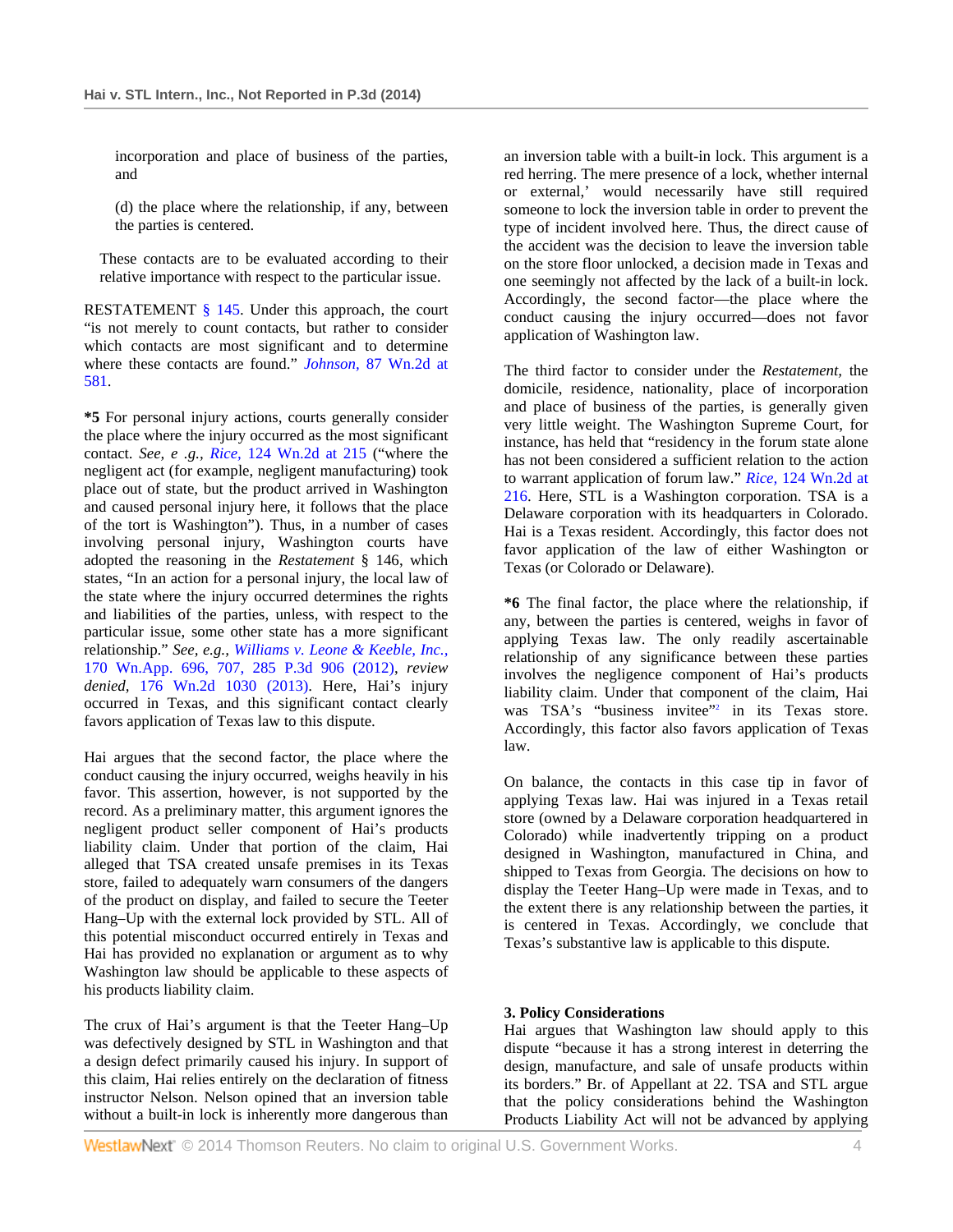Washington law to Hai's claims. We agree with TSA and STL.

First, Hai argues that Texas has no interest in having its statute of limitations applied in circumstances like these. Texas courts, however, have upheld a strong policy in favor of prompt prosecution of known claims. "[T]he primary purpose of ... all limitations statutes, is to compel the exercise of a right of action within a reasonable time so that the opposing party has a fair opportunity to defend while witnesses are available." *Moreno v. Sterling Drug, Inc.,* 787 S.W.2d 348, 351 (Tex.1990). Moreover, Texas courts have held that "preclusion of a legal remedy alone is not enough to justify a judicial exception to the statute [of limitations]." *Robinson v. Weaver,* 550 S.W.2d 18, 20 (Tex.1977).

Second, Texas has evidenced a strong interest in protecting its residents from personal injury caused by defective products. *Huddy v. Fruehauf Corp.,* 953 F.2d 955, 957–58 (5th Cir.), *cert. denied,* 506 U.S.828 (1992); *Mitchell v. Lone Star Ammunition, Inc.,* 913 F.2d 242, 250 (5th Cir.1990) ("The Texas legislature and courts have developed an almost paternalistic interest in the protection of consumers."). Washington, on the other hand, has a policy of protecting its designers and manufacturers from excessive liability to injured plaintiffs. *Zenaida–Garcia,* 128 Wn.App. at 264 (citing Laws of 1981, ch. 27, § 1).

Third, application of Texas law "achieves a uniform result for injuries caused by products used in the state of [Texas] and predictability for manufacturers whose products are used or consumed in [Texas]." *Rice,* 124 Wn.2d at 216.

**\*7** Finally, Washington has a strong policy against forum shopping when the applicable statute of limitations has passed in another state. RCW 4.16.290 provides:

> When the cause of action has arisen in another state, territory or country between nonresidents of this state, and by the laws of the state, territory or country where the action arose, an action cannot be maintained thereon by reason of the lapse of time, no action shall be maintained thereon in this state.

Thus, policy considerations do not weigh in Hai's favor.

Hai argues that *Johnson* and *Zenaida–Garcia* dictate a different result. Both cases, however, are distinguishable.

In *Johnson,* a Kansas resident fell to his death (in Kansas) from scaffolding designed, manufactured, and tested in Washington. 87 Wn.2d at 581. After determining that the contacts between Washington and Kansas were *evenly balanced,* the Washington Supreme Court weighed the various policy considerations and interests of both states. Importantly, the court noted that, although Kansas had a \$50,000 limit on wrongful death damages designed "to protect defendants from excessive financial burdens" and "eliminate speculative claims and difficult computation issues," those concerns were inapplicable because "all the defendants [in the case] are Washington corporations, and the application of the Kansas wrongful death limitation will not protect Kansas residents." *Johnson,* 87 Wn.2d at 582–83. The court further noted that, under Washington law, "[u]nlimited recovery will deter tortious conduct and will encourage respondents to make safe products for its customers."3 *Johnson,* 87 Wn.2d at 583.

Here, Texas law does not have a similar cap on the damages that a plaintiff can recover in a products liability action. In fact Texas, unlike Washington, allows for punitive damage awards in products liability actions. *See, e.g., Sears, Roebuck & Co. v. Kunze,* 996 S.W.2d 416, 429–30 (Tex.App.1999) (allowing a \$2 million punitive damage award in a products liability case). Thus, unlike in *Johnson,* Hai would not have been prejudiced in his ability to receive full compensation for any alleged "tortious conduct" of the product manufacturer had he filed this suit in Texas within the appropriate statute of limitations.

*Zenaida–Garcia* also is distinguishable. In that case, an Oregon resident was killed (in Oregon) by a piece of farm equipment designed, manufactured, and originally sold in Washington. *Zenaida–Garcia,* 128 Wn.App. at 258. After deciding that the contacts between Oregon and Washington were balanced, Division One of this court concluded:

> Washington has strong policy interests in deterring the design, manufacture and sale of unsafe products *within its borders.* In contrast, Oregon has no strong interest in application of its statute of repose to protect a Washington corporation, and application of the Oregon rule would not protect Oregon residents, but would merely limit their ability to recover

# **4. Applicable Caselaw**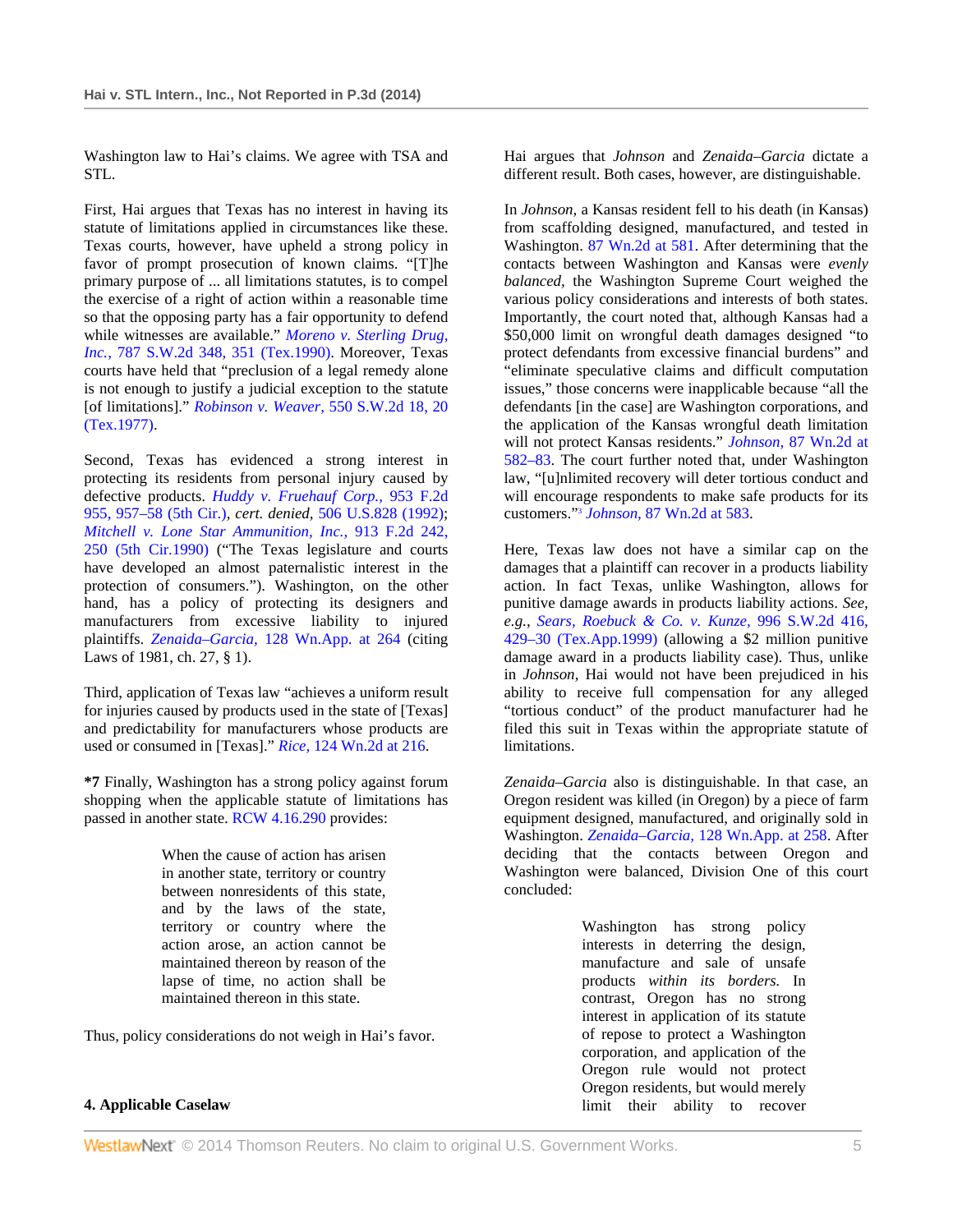#### damages.

**\*8** *Zenaida–Garcia,* 128 Wn.App. at 266 (emphasis added).

This case does not involve statutes of repose but, instead, involves statutes of limitations. Moreover, unlike in *Zenaida–Garcia,* this case does not involve a Washington corporation selling a defectively designed or manufactured product within its own borders. In fact, *this case does not involve the sale or use of any item*—either here or in Texas. Unlike in both *Zenaida–Garcia* and *Johnson,* Hai never used the product he alleges injured him. As previously discussed, Hai's products liability claims primarily relates to the actions of an allegedly negligent product seller in Texas, not actual design defects of a product manufactured in Washington.

Accordingly, neither of these cases are on point.

Because the contacts in this case favor application of Texas law, we affirm the superior court's summary dismissal of Hai's claims as time-barred under Texas's statute of limitations.<sup>4</sup>

A majority of the panel having determined that this opinion will not be printed in the Washington Appellate Reports, but will be filed for public record in accordance with RCW 2.06.040, it is so ordered.

We concur: MAXA, P.J., and PENOYAR, J.P.T.

#### Footnotes

- $1$  At oral argument before this court, Hai argued for the first time that the doctrine of depecage pertains to this case and that we should apply the law of Texas to TSA and Washington law to STL. Wash. Court of Appeals oral argument, *Hai v. STL International, Inc.,* No. 43877–1–II (Jan. 10, 2014), at 2 min. (on file with court). Hai is correct that Washington has adopted the principal of depecage in conflicts of law analysis. *See, e.g., Williams v. Leone & Keeble, Inc.,* 170 Wn.App. 696, 285 P.3d 906 (2012) (applying Idaho law to some claims and federal law to others), *review denied,* 176 Wn.2d 1030 (2013). However, Hai incorrectly states how the doctrine functions. As Division One of this court explained in *FutureSelect Portfolio Management, Inc. v. Tremont Group,* 175 Wn.App. 840, 856 n. 15, 309 P.3d 555 (2013), "Under the principle of [depecage], different *issues* in a single case arising out of a common nucleus of facts may be decided according to the substantive law of different states." (Emphasis added.) Thus, contrary to Hai's assertion that different state laws can apply to different defendants on the same claim, the principle of depecage allows for the application of different substantive state law only to different legal claims, not different defendants on the same claim.
- <sup>2</sup> "A business invitee is defined as 'a person who is invited to enter or remain on land for a purpose directly or indirectly connected with business dealings with the possessor of the land.' " *Beebe v. Moses,* 113 Wn.App. 464, 467, 54 P.3d 188 (2002) (quoting the RESTATEMENT (SECOND) OF TORTS § 332(3) (1965)).
- <sup>3</sup> The *Johnson* case predates passage of the Washington Products Liability Act. The preamble to the 1981 Act states,

Of particular concern is the area of tort law known as product liability law. Sharply rising premiums for product liability insurance have increased the cost of consumer and industrial goods. These increases in premiums have resulted in disincentives to industrial innovation and the development of new products. High product liability premiums may encourage product sellers and manufacturers to go without liability insurance or pass the high cost of insurance on to the consuming public in general.

It is the intent of the legislature to treat the consuming public, the product seller, the product manufacturer, and the product liability insurer in a balanced fashion in order to deal with these problems.

It is the intent of the legislature that the right of the consumer to recover for injuries sustained as a result of an unsafe product not be unduly impaired. It is further the intent of the legislature that retail businesses located primarily in the state of Washington be protected from the substantially increasing product liability insurance costs and unwarranted exposure to product liability litigation.

LAWS OF 1981, ch. 27, § 1. Accordingly, although Washington law still has an interest in deterring the tortious conduct of its manufacturers, the legislature would clearly have courts balance that interest against the costs of questionable products liability suits.

<sup>4</sup> TSA moved for summary judgment below on the alternative ground that it was not subject to personal jurisdiction by Washington courts under the facts of this case. Contrary to Hai's assertions, TSA did not abandon this issue below and again briefed it on appeal. However, because we affirm the trial court's ruling applying Texas law to this dispute, we do not reach this issue. We do note that Hai requested attorney fees in his reply brief related solely to TSA's claim that it should not be subject to the personal jurisdiction of Washington's courts under the facts of this case. Hai cites RAP 18.9 in support of this contention. RAP 18.9, however, gives this court the power to sanction a party for filing a frivolous appeal. Here, TSA is not appealing the trial court's